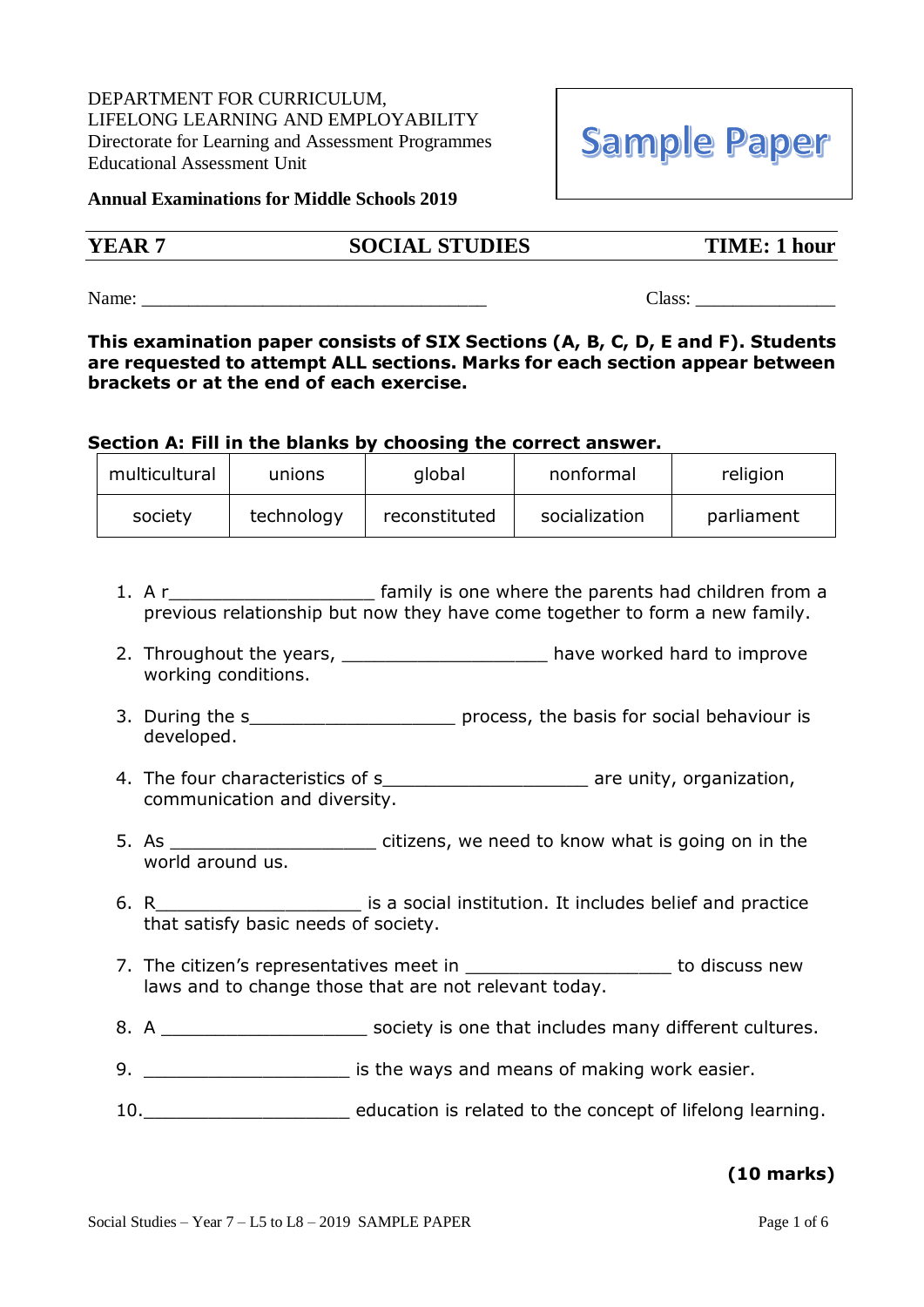# **Section B: Choose by marking ONE correct answer only.**

#### **1. An extended family is one**

- a) without children
- b) with many children
- c) with parents, children and relatives living together.

#### **2. The Mass Media**

- a) always portray the truth
- b) allow everyone to express their opinions without fear
- c) are not interested in making money

# **3. The Local Council is responsible for**

- a) the locality
- b) main roads
- c) the governance of the country

#### **4. Malta is a member of the**

- a) European Union
- b) African Union
- c) Soviet Union

#### **5. Many of the products we consume are made in**

- a) Malta only
- b) European countries only
- c) countries around the world

#### **6. By means of sports, individuals**

- a) do not build relationships with others
- b) learn how to respect authority
- c) never learn how to accept defeat

# **7. Formal education referes to**

- a) all the learning that is organized in subjects and is examined at school
- b) all that we learn during our lifetime from the people around us
- c) online courses

# **8. At the centre of a traditional Maltese village, we find**

- a) windmills
- b) churches and chapels
- c) highrise buildings

# **9. Social norms include**

- a) staying in a queue
- b) going late to school every day
- c) breaking public peace.

# **10. The United Nations' main objective is to promote**

- a) wars
- b) fighting
- c) peace

# **(10 marks)**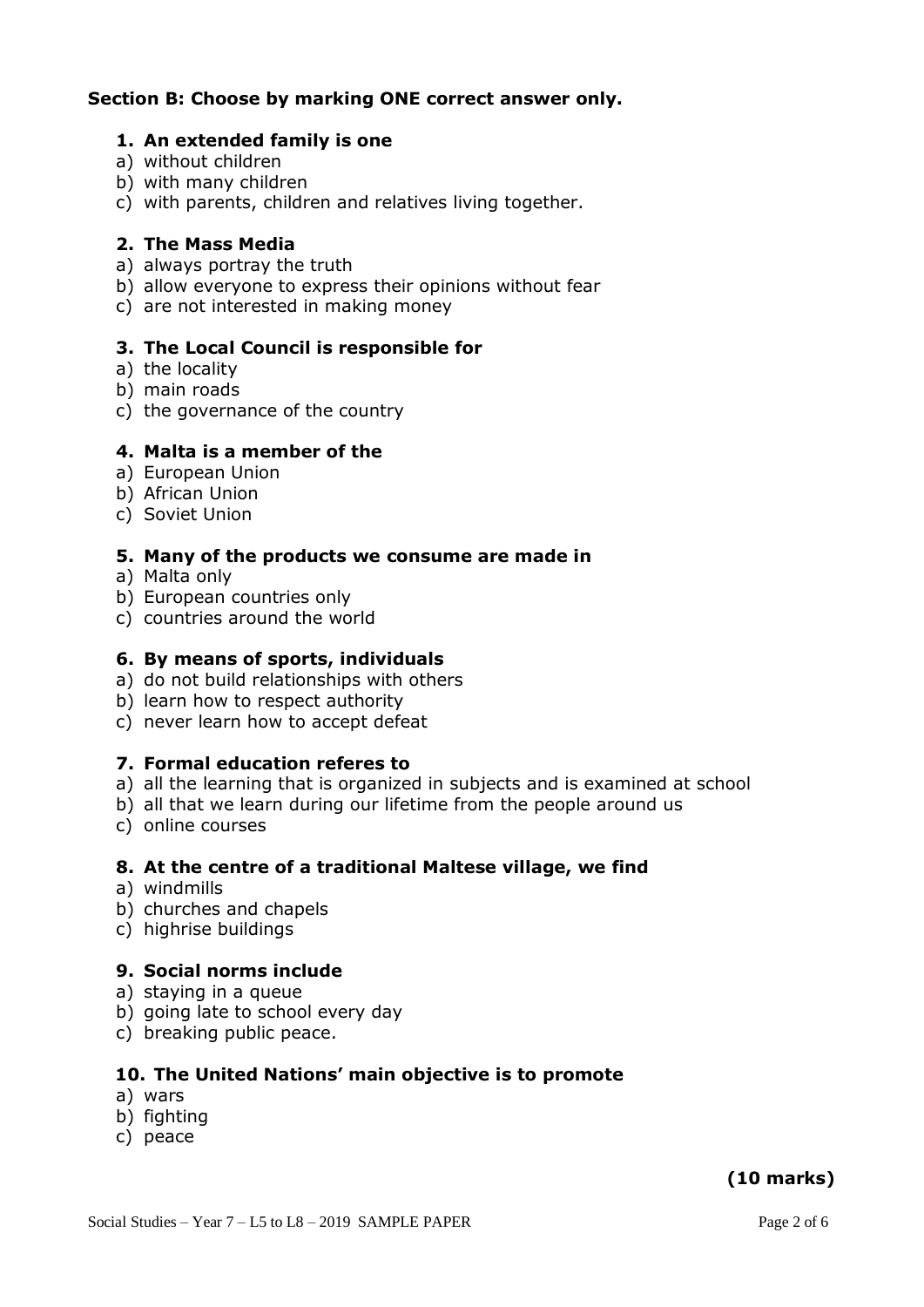| Section C: Mark $\checkmark$ to show if the answer is TRUE or FALSE |  |  |  |
|---------------------------------------------------------------------|--|--|--|
|---------------------------------------------------------------------|--|--|--|

|     |                                                                                                                     | <b>TRUE</b> | <b>FALSE</b> |
|-----|---------------------------------------------------------------------------------------------------------------------|-------------|--------------|
| 1.  | Communication and travelling have made countries closer<br>to each other; the world is like a global village.       |             |              |
| 2.  | In the Law Courts justice is administered so that everyone<br>gets what they deserve.                               |             |              |
| 3.  | Travelling does not help the spread of global culture.                                                              |             |              |
| 4.  | The community is where people are connected to each<br>other, as for example, in a school and in a religious group. |             |              |
| 5.  | Values are principles that show us what is right and wrong.                                                         |             |              |
| 6.  | Sex and gender have exactly the same meaning.                                                                       |             |              |
| 7.  | Pressure groups have no importance in society.                                                                      |             |              |
| 8.  | Secondary socialization takes place in the family.                                                                  |             |              |
| 9.  | Racism is the love we have for people of another race.                                                              |             |              |
| 10. | Examples of cultural groups include art societies, theatrical<br>companies or musical groups.                       |             |              |

# **(10 marks)**

# **Section D: Read well these situations and after answer ALL questions by giving TWO examples for each situation.**

1. Mihail is from Bosnia Herzegovina and has a different culture and religion from the rest of his classmates. Shamison, who is your friend, is passing negative comments on Mihail's culture and religion. What would you do in this situation?

\_\_\_\_\_\_\_\_\_\_\_\_\_\_\_\_\_\_\_\_\_\_\_\_\_\_\_\_\_\_\_\_\_\_\_\_\_\_\_\_\_\_\_\_\_\_\_\_\_\_\_\_\_\_\_\_\_\_\_\_\_\_\_\_

\_\_\_\_\_\_\_\_\_\_\_\_\_\_\_\_\_\_\_\_\_\_\_\_\_\_\_\_\_\_\_\_\_\_\_\_\_\_\_\_\_\_\_\_\_\_\_\_\_\_\_\_\_\_\_\_\_\_\_\_\_\_\_\_

 $\_$  ,  $\_$  ,  $\_$  ,  $\_$  ,  $\_$  ,  $\_$  ,  $\_$  ,  $\_$  ,  $\_$  ,  $\_$  ,  $\_$  ,  $\_$  ,  $\_$  ,  $\_$  ,  $\_$  ,  $\_$  ,  $\_$  ,  $\_$  ,  $\_$  ,  $\_$  ,  $\_$  ,  $\_$  ,  $\_$  ,  $\_$  ,  $\_$  ,  $\_$  ,  $\_$  ,  $\_$  ,  $\_$  ,  $\_$  ,  $\_$  ,  $\_$  ,  $\_$  ,  $\_$  ,  $\_$  ,  $\_$  ,  $\_$  ,

2. Keira joined a sports programme organised by Sport Malta. Every Saturday she practises her favourite sport and she is encouraging you to do the same. What would the advantages be if you had to go?

 $\frac{1}{2}$  (4)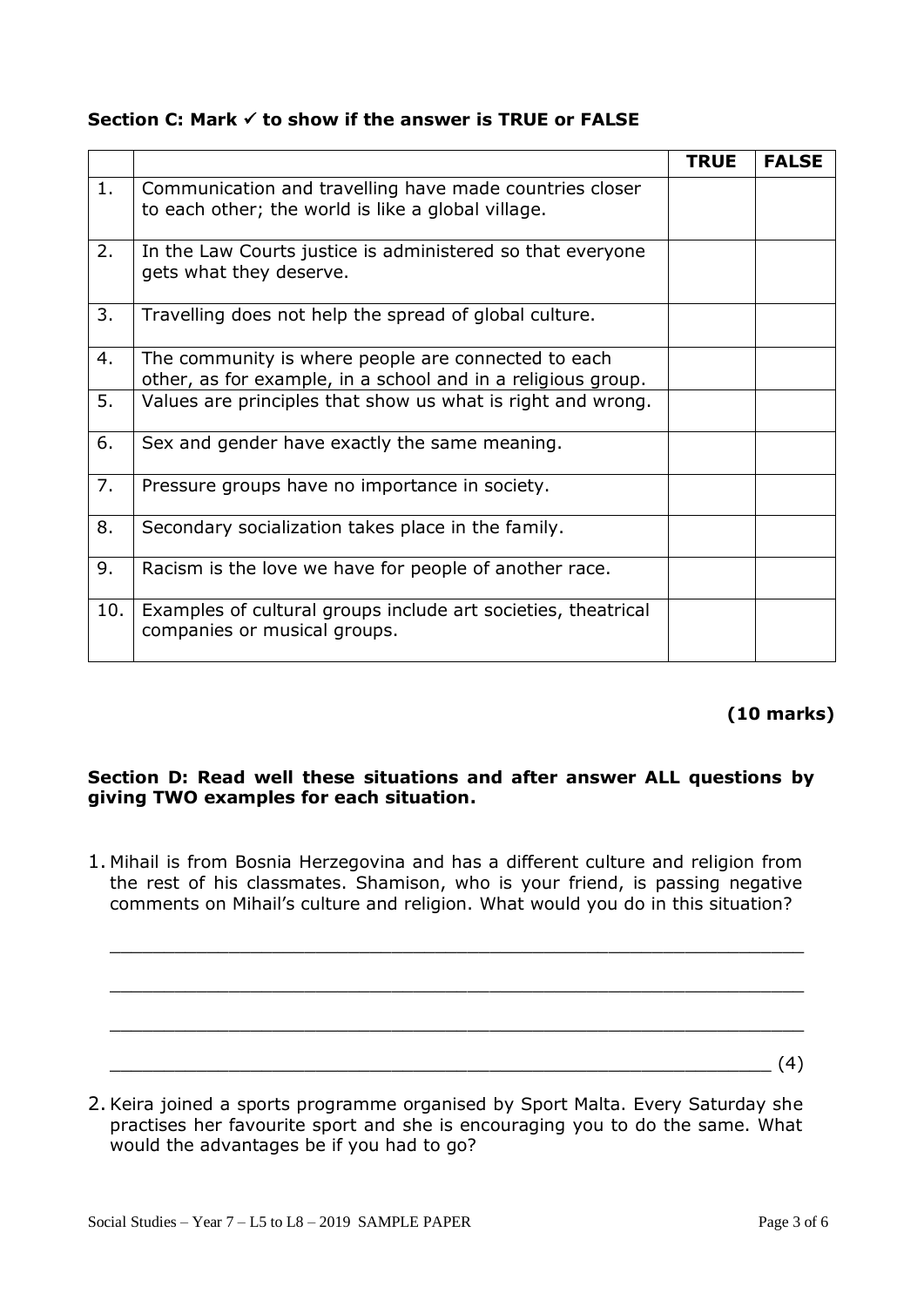| (4)                                                                                                             |
|-----------------------------------------------------------------------------------------------------------------|
| 3. One of your friends has started smoking. What can you do?                                                    |
|                                                                                                                 |
|                                                                                                                 |
| (4)                                                                                                             |
| 4. There was an argument about how women's place is in the home and not at work.<br>What is your stand on this? |
|                                                                                                                 |
| (4)                                                                                                             |
| 5. One of your classmates has special needs. How would you behave around her?                                   |
|                                                                                                                 |
|                                                                                                                 |
| (4)                                                                                                             |
| $(20$ marks)                                                                                                    |

 $\_$  ,  $\_$  ,  $\_$  ,  $\_$  ,  $\_$  ,  $\_$  ,  $\_$  ,  $\_$  ,  $\_$  ,  $\_$  ,  $\_$  ,  $\_$  ,  $\_$  ,  $\_$  ,  $\_$  ,  $\_$  ,  $\_$  ,  $\_$  ,  $\_$  ,  $\_$  ,  $\_$  ,  $\_$  ,  $\_$  ,  $\_$  ,  $\_$  ,  $\_$  ,  $\_$  ,  $\_$  ,  $\_$  ,  $\_$  ,  $\_$  ,  $\_$  ,  $\_$  ,  $\_$  ,  $\_$  ,  $\_$  ,  $\_$  ,

# **Section E: Read the following passage and then answer ALL the questions.**

The family is the smallest social group. Social groups make up society. An active society is one where people seek to help each other, to improve their situation and to preserve their traditions, beliefs and common values. In social groups, people meet when there are joyful and also sad occasions.

A person's behaviour in social groups depends on how much they understand their role in society. As we grow older, we learn what our role is and how we are expected to behave.

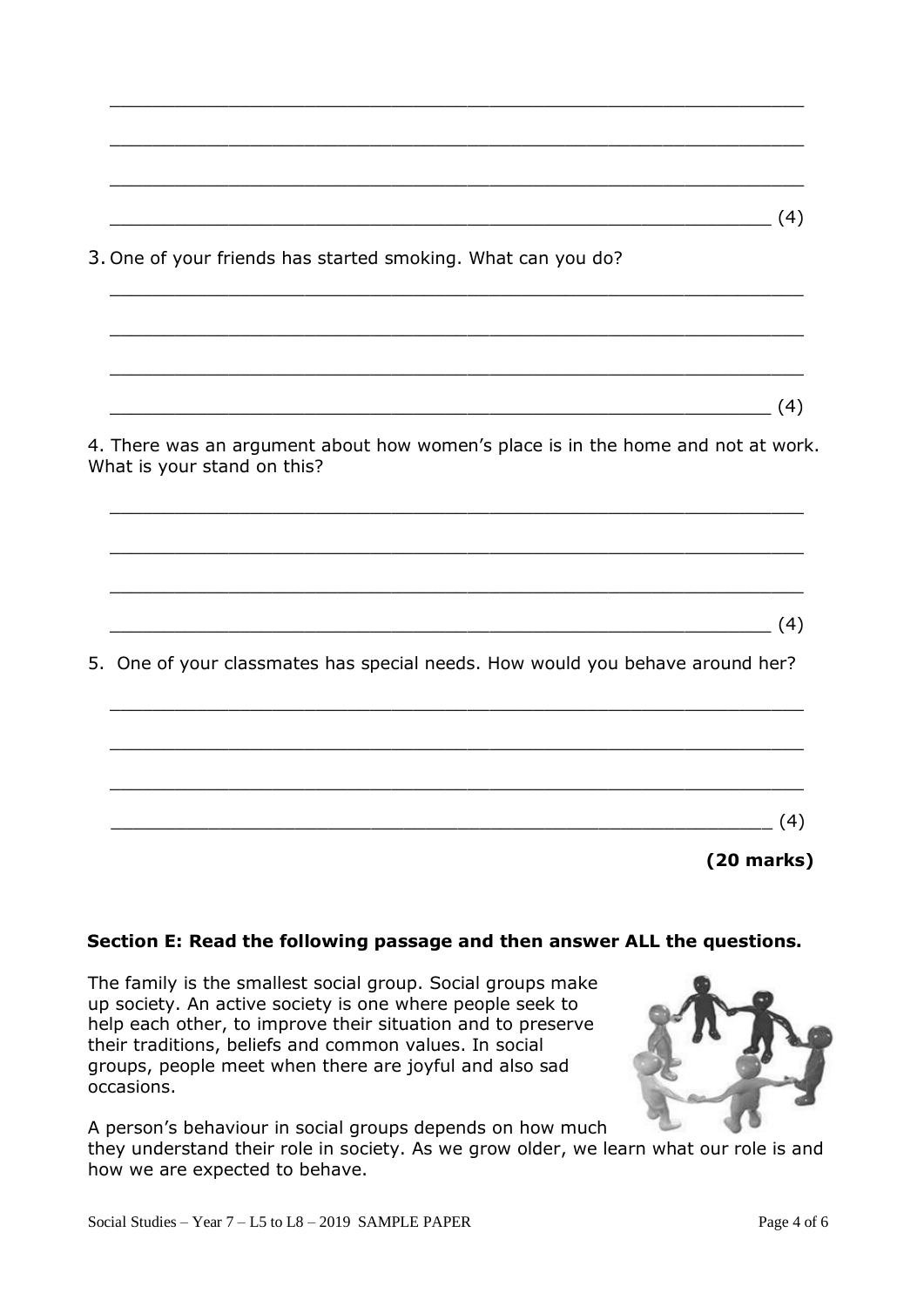#### Questions

- 1. Give a title to this passage.
- $\overline{\hspace{2cm}}$  (1) 2. Why does a person need to be in a group?  $(2)$ 3. What is a 'social group'? Give TWO examples of different social groups.  $(4)$ 4. Choose one social group and write about its role in society.  $\overline{\hspace{2cm}}$  (3) 5. Describe FOUR advantages of being in a social group.  $(4)$ 6. In an organized group such as a committee, every member has a role. Mention THREE skills a member needs to have for the group to function well.